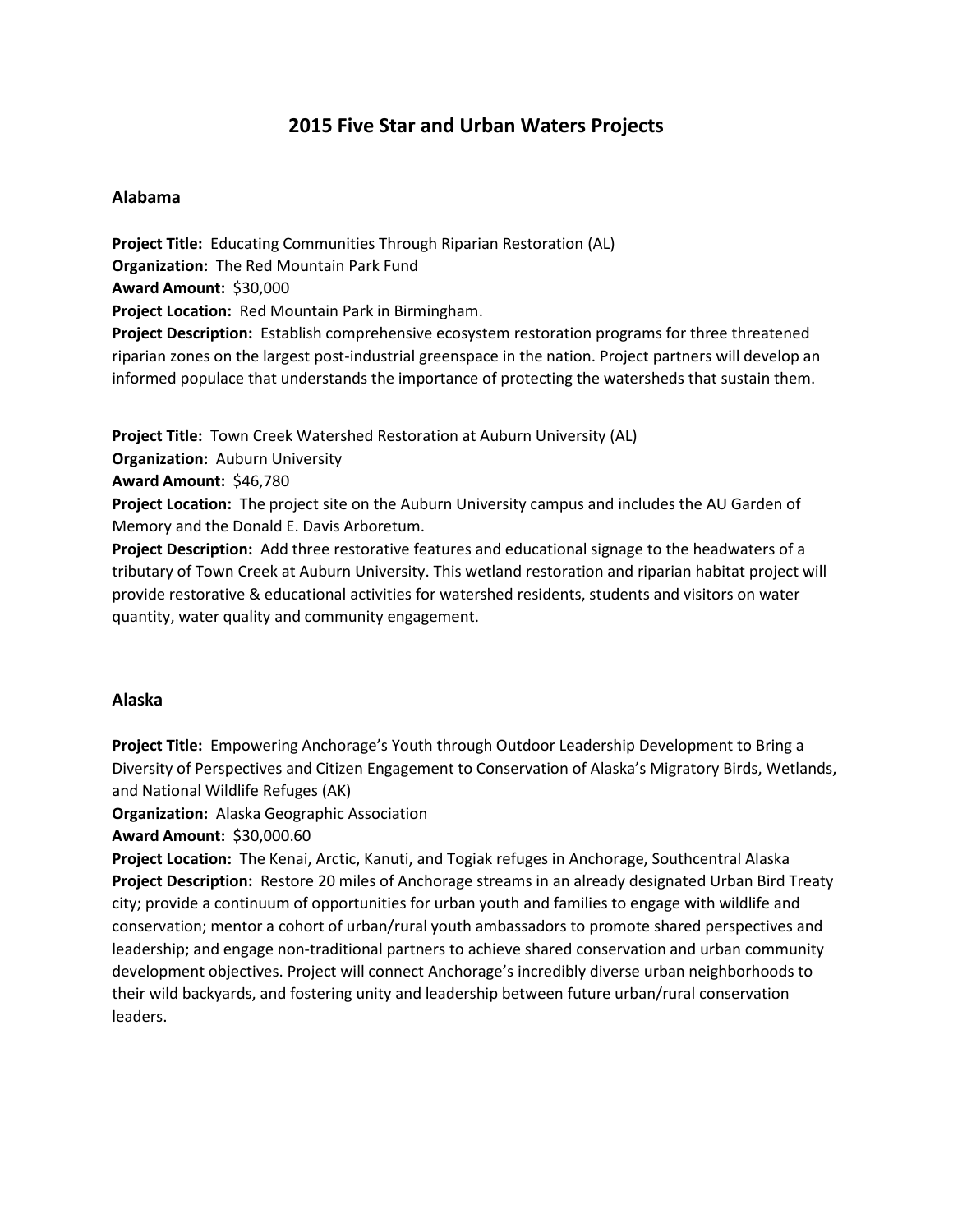### **Arizona**

**Project Title:** Preserving Arizona's Desert Rivers (AZ) **Organization:** Arizona Wilderness Coalition **Award Amount:** \$41,333.86 **Project Location:** Two perennial stream reaches in the central Arizona Sonoran Desert, both in the Greater Gila watershed, specifically addressing the Hassayampa River and Arnett Creek (AZ). **Project Description:** Restore two perennial stream corridors offering high potential for habitat

improvement. Project will provide habitat for Yellow-billed cuckoo and other sensitive species at these valuable streams in the Sonoran Desert.

**Project Title:** Save Sabino Creek: Community Education and Restoration (AZ) **Organization:** Watershed Management Group **Award Amount:** \$30,000 **Project Location:** The project will take place in Tucson, Arizona in the Sabino Creek watershed. **Project Description:** Launch an initiative to restore habitat and surface flow to Sabino Creek, located downstream of Sabino Canyon, the most visited natural area in Tucson. Project will create a long-term, multi-faceted program including an educational and awareness program with local residents; on-theground restoration efforts in private and public spaces; and partner collaboration to protect and enhance shallow groundwater areas.

# **California**

**Project Title:** Enhancing Nature and Community through Education and Environmental Monitoring in San Joaquin County (CA)

**Organization:** Waldo Holt San Joaquin Wildlife Conservancy

**Award Amount:** \$29,730

**Project Location:** Calaveras and Mokelumne Rivers

**Project Description:** Students in San Joaquin County will become stewards of the river running by their school through involvement in monitoring and restoration activities. They will also interact with professional scientists, educators, and various non-profit groups to broaden their career horizons and understanding of the natural world.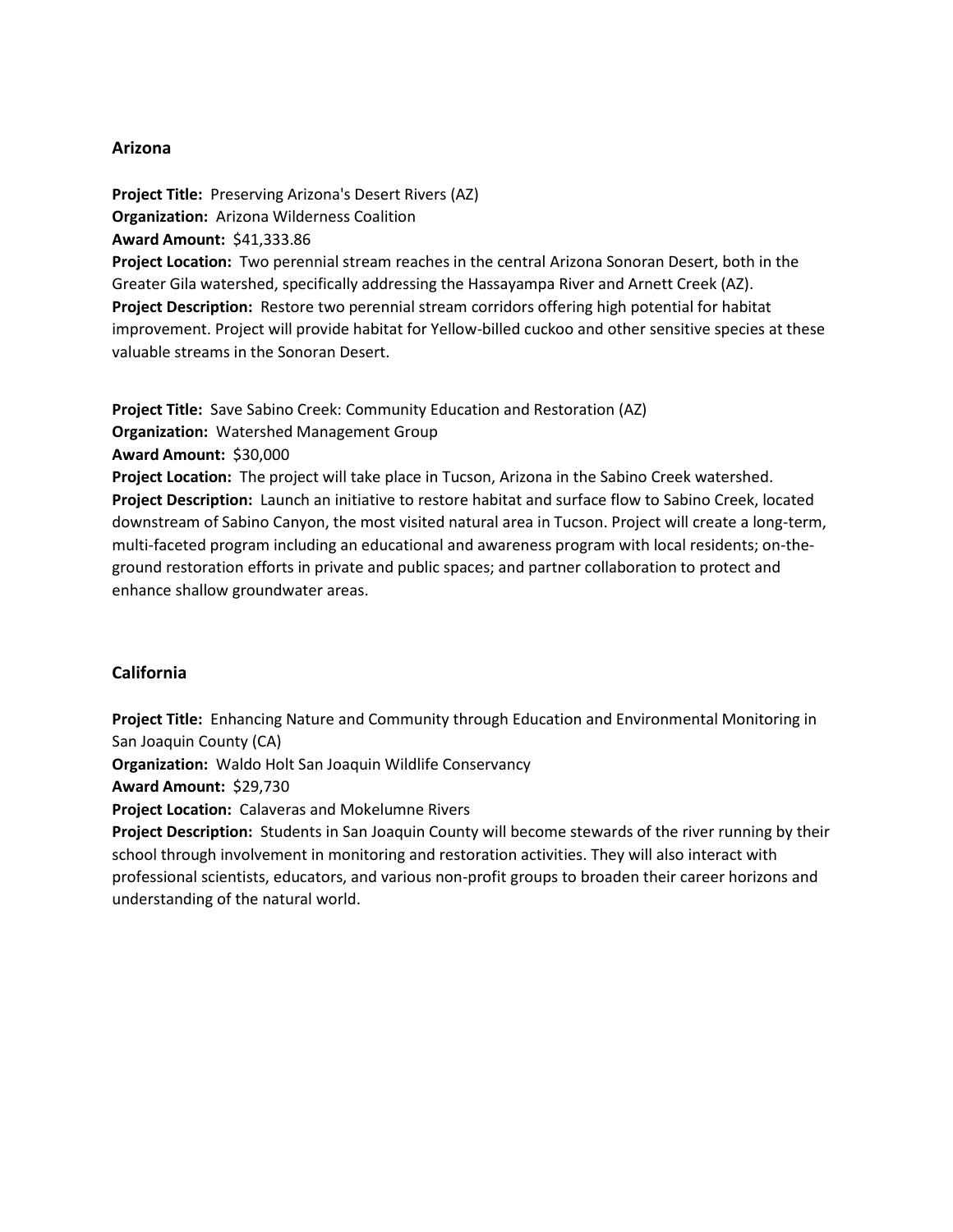**Project Title:** Forebay Aquatic Center Restoration and Clean Water Science Ambassador (CA) **Organization:** Feather River Rowing Club

**Award Amount:** \$27,949

**Project Location:** The Forebay Aquatic Center is located on the Oroville Forebay, along highway 70 and the Feather River, one mile north of Oroville California.

**Project Description:** Restore riparian habitat of the Thermalito Forebay and Feather River and establish an outdoor classroom for disadvantaged schools. Project will educate students about riparian habitats, fish and wildlife, water quality, the importance of stormwater management, and the California State Water Project while engaging students in service-learning projects and water recreation/safety training.

**Project Title:** Grown In LA: Los Angeles River Native Plant Pipeline and Nursery Network (CA) **Organization:** Council for Watershed Health

**Award Amount:** \$50,000

**Project Location:** Pilot native nursery sites in Los Angeles

**Project Description:** Address the critical shortage of native plants needed for local ecosystem restoration projects throughout the Los Angeles River's 834 square-mile watershed by establishing a network of six pilot teaching and research native plant nurseries on vacant and underutilized park land in disadvantaged communities as one part of a pipeline of integrated activities from seed to plant. The nurseries will provide a viable source of locally-collected, locally-grown native plants, and the program's educational outreach and training components will serve as a model for advancing public and private support of community-based conservation projects, job creation, and stimulate community economic development.

**Project Title:** Oak Woodland and Coastal Scrub Restoration on Yerba Buena Island (CA) **Organization:** City and County of San Francisco

**Award Amount:** \$40,000

**Project Location:** The project is in San Francisco on Yerba Buena Island (YBI), which is just offshore Downtown.

**Project Description:** Manage an unique bayside pygmy oak woodland on Yerba Buena Island, by removing invasive plants and restoring habitat for native plant species, such as the fiesta flower, a beautiful purple wildflower that only grows on the island within San Francisco County. Project will involve and integrate island residents in the management and ecological stewardship of Yerba Buena Island.

**Project Title:** One Tam Stewardship Program: Managing Mount Tamalpais as an Integrated Whole (CA) **Organization:** Golden Gate National Parks Conservancy

**Award Amount:** \$30,000

**Project Location:** Mount Tamalpais in the San Francisco Bay Area

**Project Description:** Support conservation, stewardship, and public enjoyment of the nearly 10 square miles of local, state, and national parklands that encompass the Mount Tamalpais (Mt. Tam) region.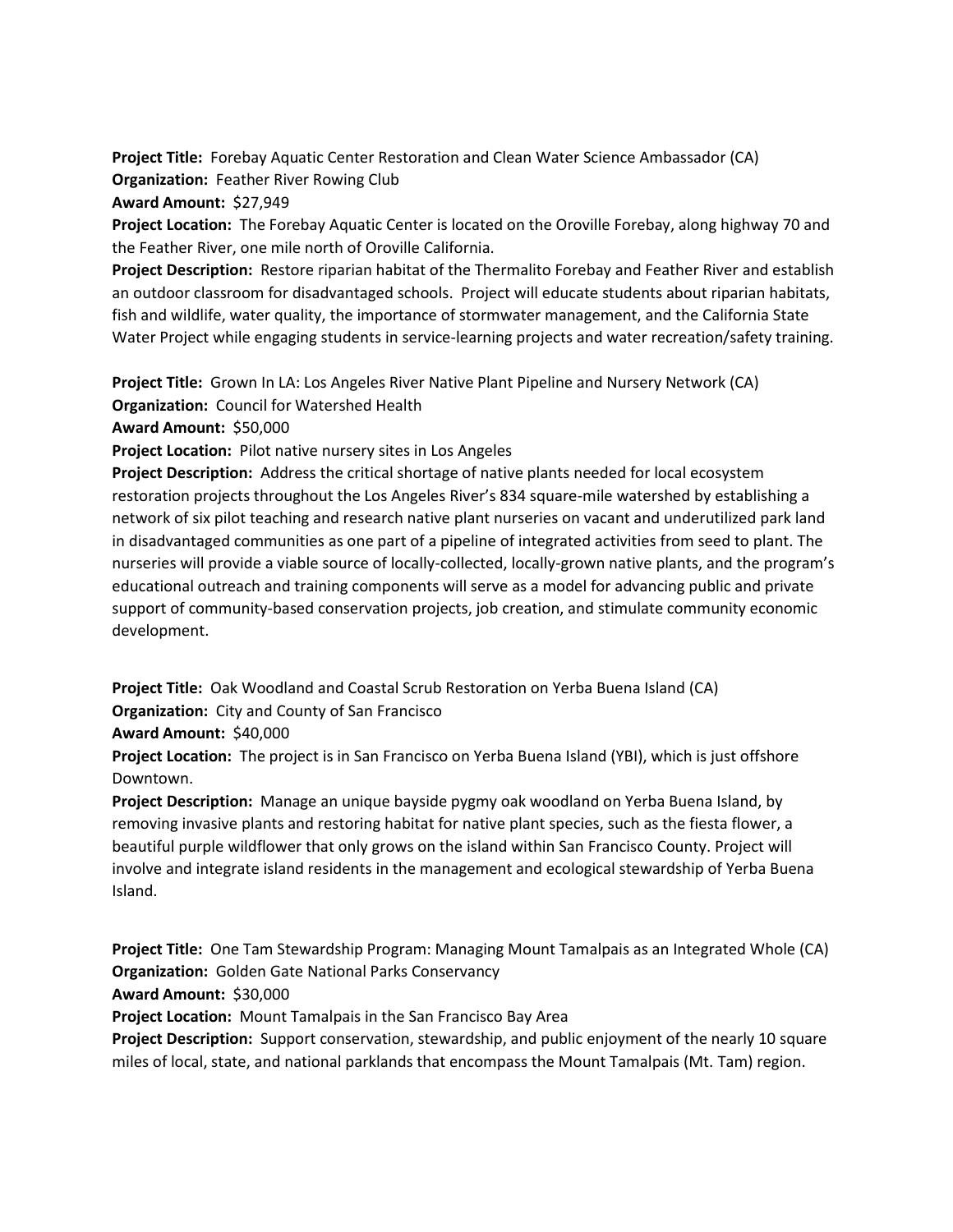# **Colorado**

**Project Title:** Community Flood Restoration and Dam Removal on the North Fork Big Thompson River (CO)

**Organization:** Wildlands Restoration Volunteers

**Award Amount:** \$49,766.64

**Project Location:** Reach encompasses 2.5 mi. river & 2.3 acres meadow adj. to USFS land and approx. 9 mi. E of Rocky Mountain National Park & 20 mi. upstream of the City of Loveland.

**Project Description:** Engage at least 300 volunteer-days to implement flood-plain reconnection, soft armor/bioengineering techniques (re-vegetation, encapsulated fill, large wood structures), fisheries improvements, and redirective measures where appropriate throughout a 2.5-mile riparian area. Project will integrate community engagement and low-income youth education with fish passage reconnection, aquatic and riparian habitat enhancement for trout, water quality protection, greenback cutthroat trout reintroduction, and post-flood restoration for hazard reduction.

**Project Title:** Denver Botanic Gardens at Chatfield Riparian Restoration (CO)

**Organization:** Denver Botanic Gardens Inc.

**Award Amount:** \$35,000

**Project Location:** Chatfield, a 700 acre site in Jefferson County, Colorado

**Project Description:** Restore 5.5 acres of degraded riparian habitat at their Chatfield location, which lies approximately 15 miles south of the Denver metro area in an area of great biodiversity – the Chatfield Basin. Project will take place along Deer Creek - a tributary to the impaired South Platte River which flows to the northeast through the city of Denver - and an integral component of this restoration is the involvement of underserved youth, a citizen science initiative that will monitor water quality and invasive species following project completion, and an interpretive trail that will provide a focal point to educate visitors about the importance of native ecosystems and restoration.

**Project Title:** Fountain Creek Watershed Fire Restoration Initiative (CO) - II

**Organization:** Rocky Mountain Field Institute

**Award Amount:** \$32,101.30

**Project Location:** This project will take place within fire scarred landscapes located in and around Colorado Springs

**Project Description:** Complete fire restoration and flood mitigation work in both the Waldo Canyon Fire burn scar and the Black Forest Fire burn scar. Work will promote healthy ecosystem recovery and community involvement.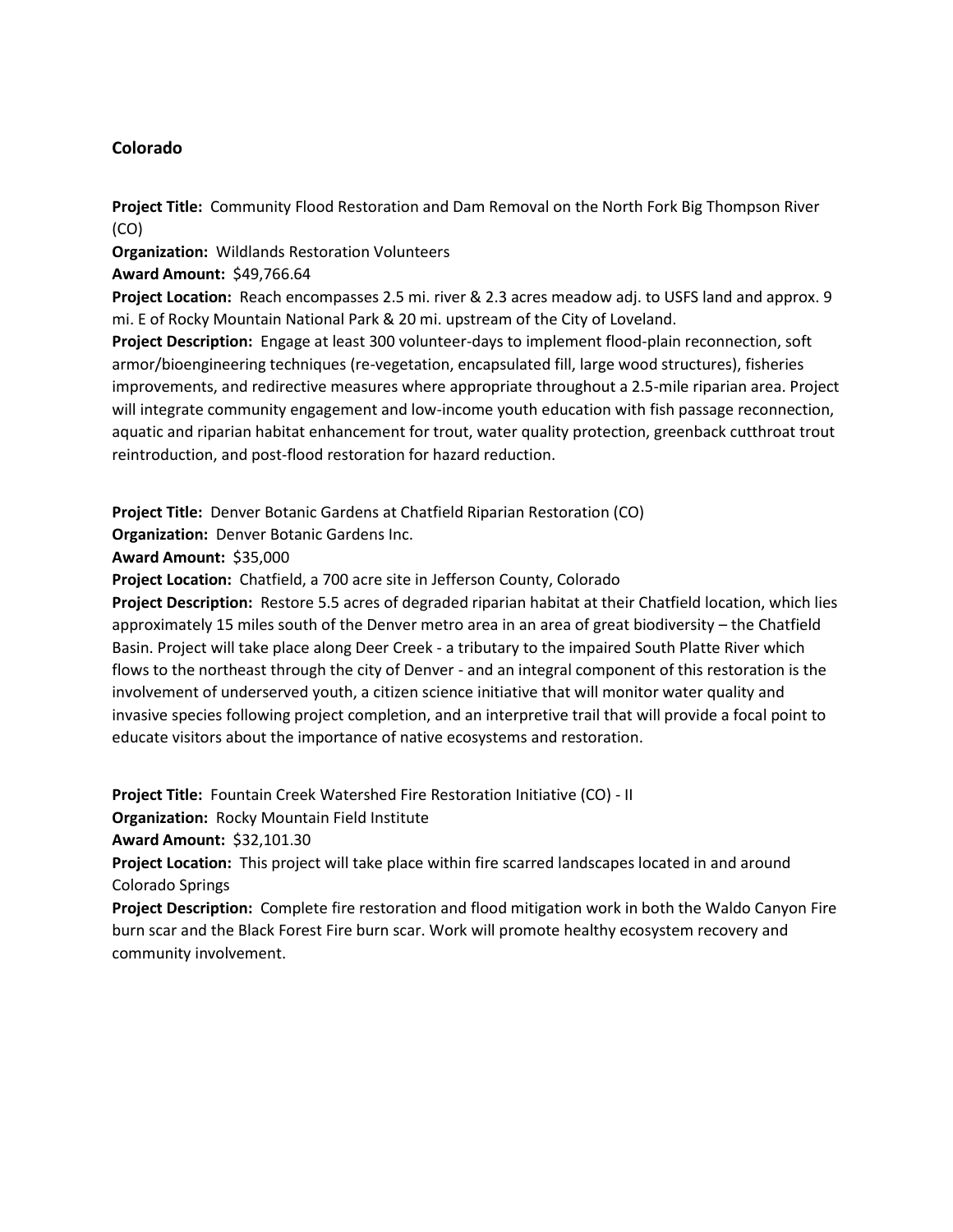**Project Title:** New Stewards for Conservation at the Rocky Mountain Arsenal National Wildlife Refuge (CO)

**Organization:** Groundwork Denver

**Award Amount:** \$28,238.52

**Project Location:** The project will take place in Commerce City Colorado and at the Rocky Mountain Arsenal National Wildlife Refuge.

**Project Description:** Work with project partners to better engage the low-income Spanish-speaking population of Commerce City Colorado with the resources available at the Rocky Mountain Arsenal National Wildlife Refuge.

### **Confederated Tribes of the Colville Reservation**

**Project Title:** Building Cultural and Environmental Learning Opportunities on the Colville Indian Reservation (WA)

**Organization:** Confederated Tribes of the Colville Reservation

**Award Amount:** \$23,918.66

**Project Location:** Project activities will occur on the Colville Indian Reservation in north-central Washington State.

**Project Description:** As part of a management plan to convert a former agricultural ranch of 334 acres to a cultural and environmental learning space, staff, students and volunteers will restore riparian vegetation and install beaver dam support structures and hawk perches to improve water quality, fish and wildlife habitat and hydrologic function. The project also includes development of the Reservation's first interpretive trail, which will describe natural and cultural features at the site and promote longterm community engagement in restoration activities.

#### **Connecticut**

**Project Title:** Urban Oases for Migrating Songbirds in the New Haven Harbor Watershed (CT) **Organization:** National Audubon Society

**Award Amount:** \$49,993.90

**Project Location:** City of New Haven, CT

**Project Description:** Employ an innovative model of community-based land stewardship that engages multiple stakeholders in restoration of urban green spaces to provide quality stop-over habitat for migratory songbirds while also addressing critical community needs in the most underserved neighborhoods of New Haven. Project will identify important hotspots for migratory songbirds that are also areas of greatest community need that would benefit from increased access to natural areas, particularly for New Haven's children and youth.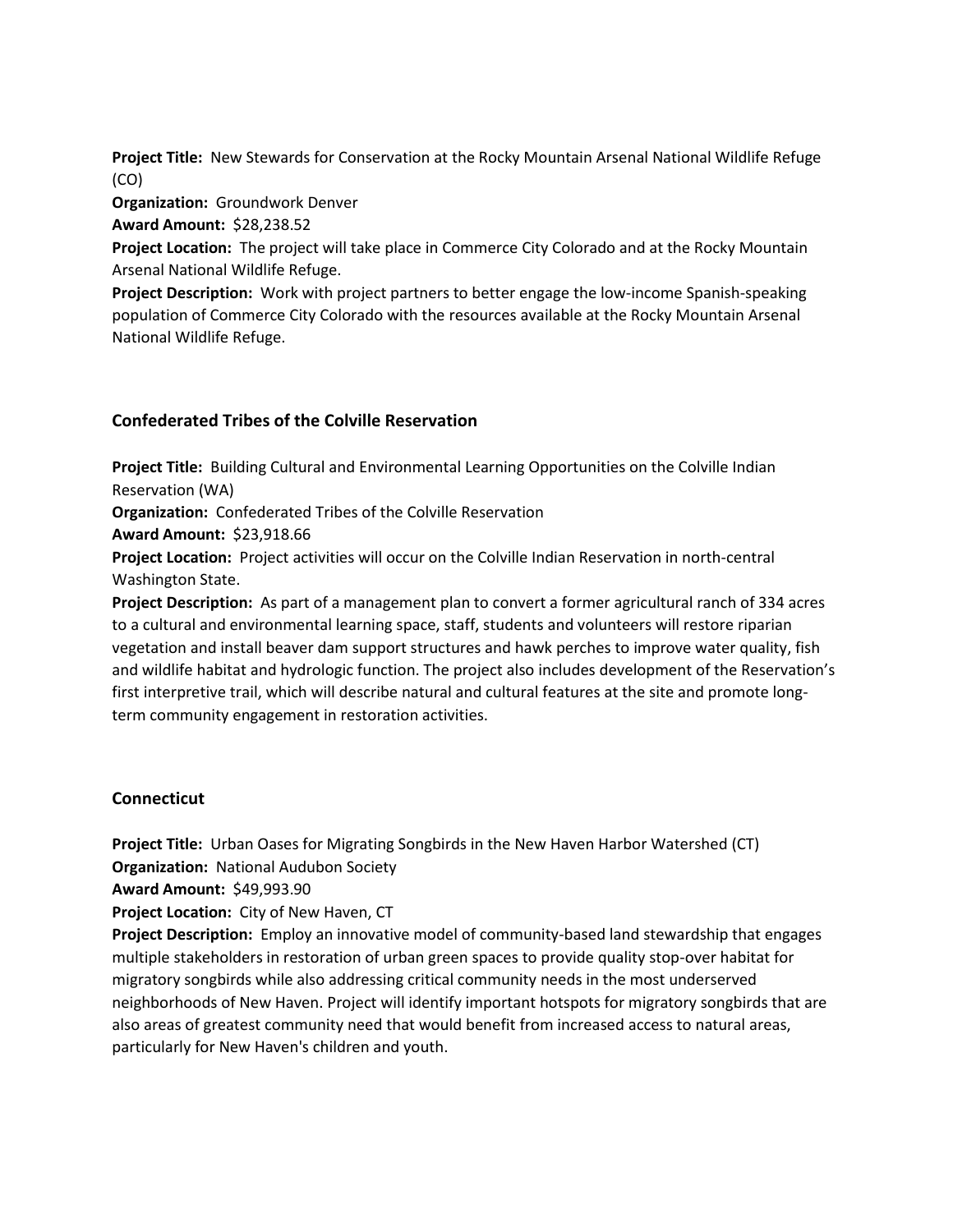# **District of Columbia**

**Project Title:** Partnership for Water Quality and Urban Bird Education (DC) **Organization:** Earth Conservation Corps **Award Amount:** \$50,000 **Project Location:** Along the Anacostia River in Washington DC **Project Description:** Create water quality improvement and restoration programs focused on the Anacostia River. Partners will work together to inspire conservation in our communities through handson urban bird programming.

### **District of Columbia/Maryland**

**Project Title:** Chesapeake Bay Trash Trawl (MD,DC)

**Organization:** Alice Ferguson Foundation

**Award Amount:** \$30,600.13

**Project Location:** Sampling will occur in the main stem of the Chesapeake Bay between the Patapsco River and Point Lookout in Maryland, and the Anacostia River in Washington, DC.

**Project Description:** Use a manta trawl to sample the surface of the Chesapeake Bay to collect samples of microplastics, to better understand the level of plastic pollution in the watershed. Project will engage advocates, media, and other stakeholders in both the sampling and the subsequent communications strategy to expand our reach in public education and policymaking to reduce and prevent trash pollution.

# **Florida**

**Project Title:** Student-led Coastal and Estuarine Restoration in the Choctawhatchee Watershed (FL) **Organization:** Northwest Florida State College Foundation

**Award Amount:** \$39,999.99

**Project Location:** Project encompasses coastal and estuarine regions of Okaloosa and Walton Counties in the Choctawhatchee Watershed of Northwest Florida. Project consists of 4 salt marsh restoration sites at public parks on Choctawhatchee Bay and 3 dune restoration sites at public parks on the Gulf of Mexico.

**Project Description:** Educate and train 3,000 K-12 students in Okaloosa and Walton County School Districts. Students will restore 1.3 acres of dune habitat and 1.2 acres of salt marsh habitat in the coastal and estuarine areas around the Choctawhatchee Watershed and use their newfound knowledge of coastal and estuarine habitats to create educational outreach tools with guidance from outreach experts.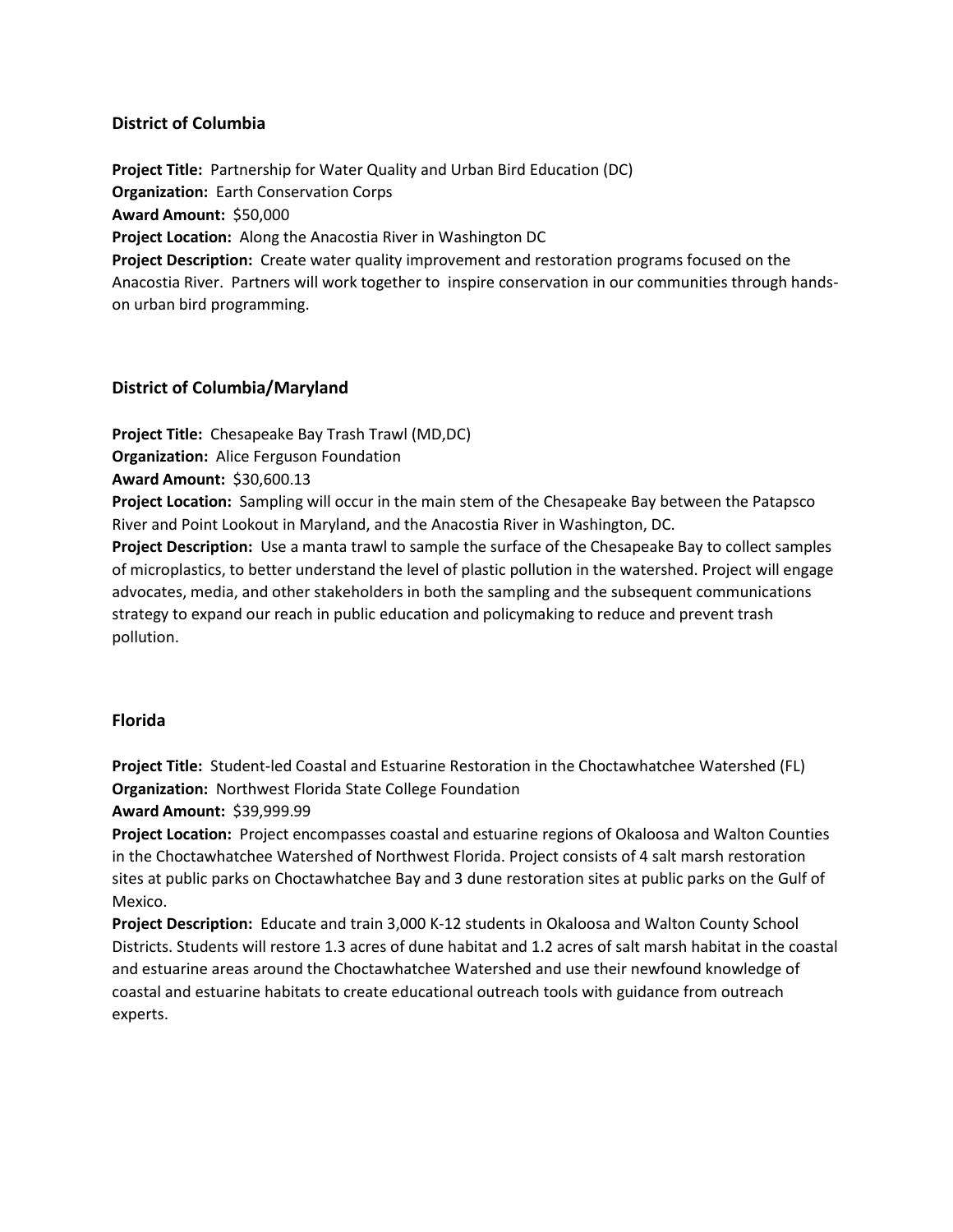**Project Title:** Virginia Key North Point Maritime Hammock Restoration (FL) **Organization:** Miami Science Museum

**Award Amount:** \$24,382.24

**Project Location:** Virginia Key is an uninhabited 1,000-acre barrier island located a mile off the coast of downtown Miami in southeast Florida. The island is bordered on the west by Biscayne Bay and on the east by the Atlantic Ocean.

**Project Description:** Engage 500 volunteers in restoring three acres of maritime hammock at Virginia Key, an uninhabited barrier island located off the coast of downtown Miami. Volunteers will also participate as citizen scientists in measuring habitat health based on water quality, marine debris and biodiversity.

### **Georgia**

**Project Title:** Chattahoochee River Turkey Creek Restoration Education Area (GA)

**Organization:** Conservation Legacy

**Award Amount:** \$30,160

**Project Location:** Along the Chattahoochee River south of Atlanta in the Turkey Creek Wetland. **Project Description:** Restore floodplain wetlands to create a conservation and education venue for residents of western Georgia by removing invasive plants and planting bird-attractant species, building two spur trails for wildlife viewing, and increasing existing accessibility to the area for education opportunities. Partners will utilize this natural resource for education activities through interpretive hikes, field trips, and signage and brochures.

**Project Title:** Chattahoochee River Wetland Restoration and Watershed Education Program at the Chattahoochee Nature Center (GA)

**Organization:** Chattahoochee Nature Center

**Award Amount:** \$40,000

**Project Location:** The wetland in the Chattahoochee River watershed

**Project Description:** Restore 4 acres of wetlands along the Chattahoochee Nature Center's river boardwalk and establish teaching plots to demonstrate best practices for safely and efficiently removing invasive species from an environmentally sensitive area. Project partners will remove invasive species, restore native plants, create test plots, and deliver education programs.

**Project Title:** Community Outdoor Education Area at Fannie Askew Williams Park (GA) **Organization:** Golden Triangle RC&D **Award Amount:** \$23,706.75 **Project Location:** Fannie Askew Williams Park in Blakely, Early County Georgia. **Project Description:** Foster conservation stewardship through creating a new outdoor education area, providing watershed training, and recruiting committed community volunteers. The project will engage and educate the community on natural resource issues and provide local citizens an outlet for self exploration of nature.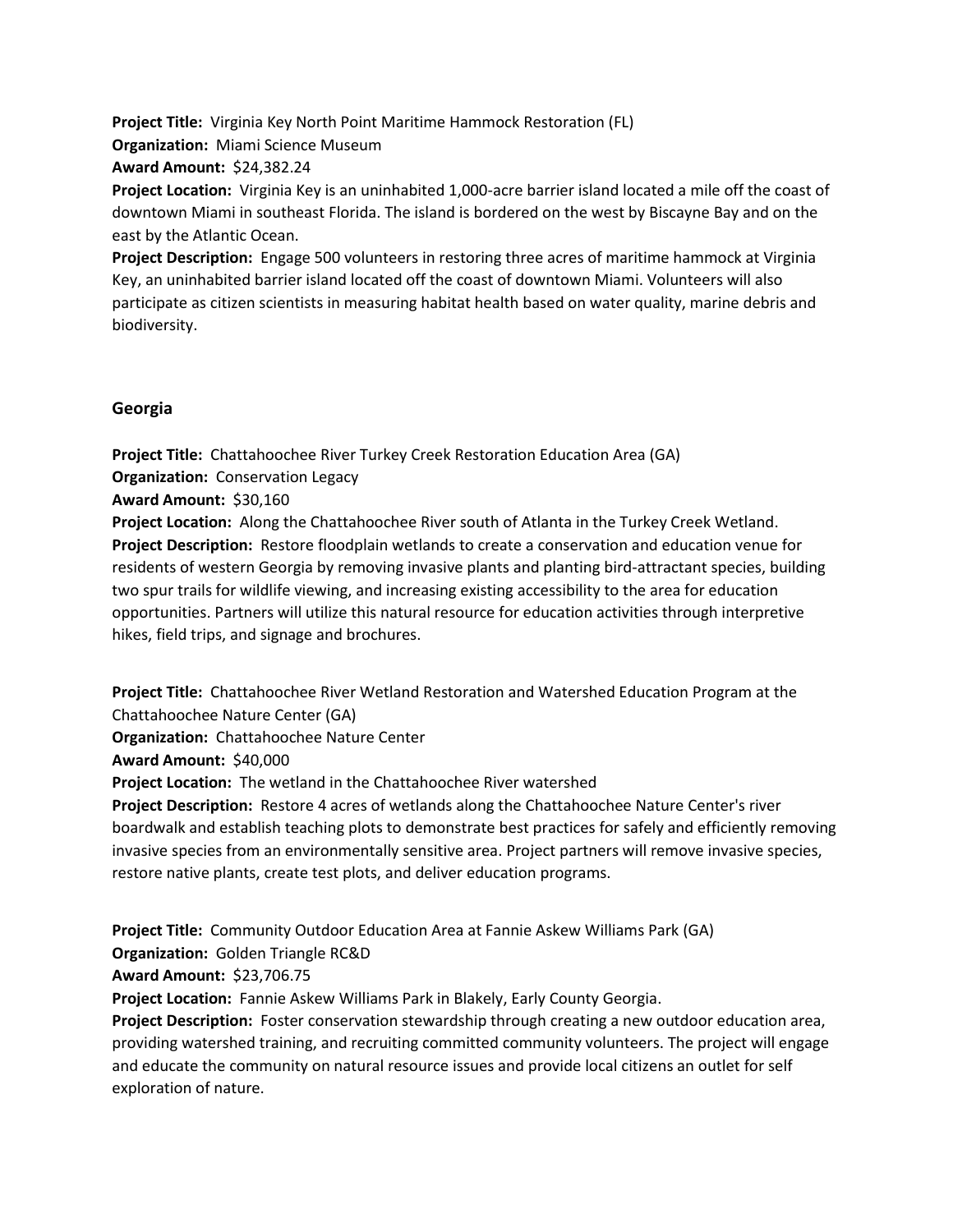**Project Title:** Creating Bird-friendly Communities in Atlanta's Urban Tributaries (GA) **Organization:** Atlanta Audubon Society **Award Amount:** \$25,607.21

**Project Location:** Restoration will take place at Emma Wetlands in Blue Heron Nature Preserve and at the Confluence of the North and South Forks of Peachtree Creek. Bird monitoring sites will include these areas plus five additional areas along the creeks.

**Project Description:** Create bird-friendly communities in two green spaces along urban tributaries of the Chattahoochee River watershed. Project will provide on-the-ground restoration and citizen science opportunities for the local community as well as educational programs that bring awareness to bird conservation and the importance of providing quality habitat to residential and migratory birds.

**Project Title:** Hahn Forest Restoration at South Peachtree Creek (GA)

**Organization:** Trees Atlanta

**Award Amount:** \$25,080

**Project Location:** Adjacent to 898 Houston Mill Road, Atlanta, Dekalb County, Georgia.

**Project Description:** Restore two acres of forest and 750 linear feet of creek bank within the Hahn Forest at Emory University through invasive plant removal and native tree planting. Project will also promotes public education through a school-assisted tree propagation project, volunteerism and a specialized tree walk.

**Project Title:** Who's Home on the Confluence? (GA)

**Organization:** The South Fork Conservancy

**Award Amount:** \$28,910

**Project Location:** Headwaters of Peachtree Creek, the Confluence of the North and the South Forks, near Lindbergh Drive just east of Piedmont Road, Atlanta.

**Project Description:** Collect and analyze data on plant and animal populations and water quality at the degraded confluence of the South and North Forks of Peachtree Creek. Project will build appropriate creek access and engage underserved communities in monitoring and sustaining current restoration and green infrastructure efforts.

**Project Title:** Wildcat Creek Restoration (GA)

**Organization:** Dunwoody Nature Center

**Award Amount:** \$40,000

**Project Location:** The city of Dunwoody in DeKalb County, Georgia.

**Project Description:** Eliminate stream bank erosion in Wildcat Creek by replacing a failed weir and restoring the downstream portion of the creek using Natural Channel Design (NCD) principles. Project will restore approximately 350 linear feet of creek, resulting in a living classroom for park visitors and program participants to learn about the natural world.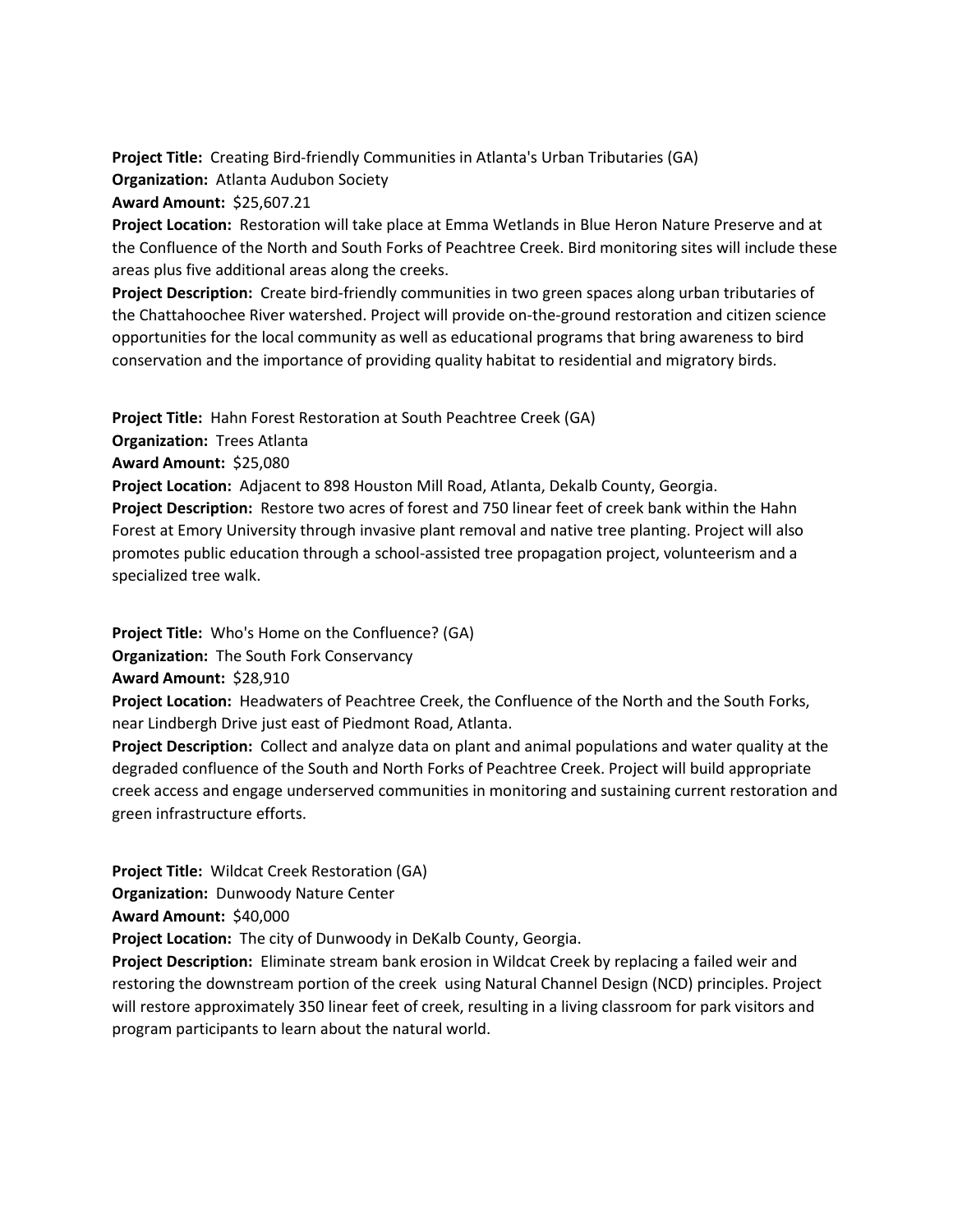### **Idaho/Washington**

**Project Title:** Bi-state Interpretive Clean Water Trail (ID, WA) **Organization:** University of Idaho

**Award Amount:** \$36,736.42

**Project Location:** The Lake Coeur d'Alene/Spokane River Corridor, including (but not limited to) Cities of Coeur d'Alene and Post Falls, ID; Kootenai County, ID; Cities of Spokane Valley, Spokane, Liberty Lake, WA; Spokane County, WA; Centennial National Historic Trail; Rathdrum Prairie-Spokane Valley Aquifer. **Project Description:** Build an urban interpretive trail, themed around clean water and stormwater (nonpoint source) pollution prevention The project will allow planting riparian native plants as several demonstration stormwater swale and riparian buffer demonstration projects, developing an outdoor classroom and demonstration area for K-12 and college/university students, and connecting community clean water-based projects in a cohesive, multi-media educational and outreach campaign.

#### **Illinois**

**Project Title:** Chicago Urban Treaty Alliance (IL)

**Organization:** Forest Preserve District of Cook County

**Award Amount:** \$50,000

**Project Location:** LaBagh Forest Preserve spans 160 acres on the northside of Chicago, IL; the North Branch of the Chicago River winds through the wooded area dotted with sedge meadows and savannas. Burnham Park Greenway spans 100 acres on the southside of Chicago.

**Project Description:** Restore 22 acres of migratory bird habitat in LaBagh Forest Preserve on the northwest side of Chicago, as well as 16 acres in the Burnham Wildlife Corridor along south Lakeshore Drive on the shores of Lake Michigan, and enhance three small community stopover habitat sites surrounded by urban development on the South side of the city. Project will host a series of events that introduce people to birding and nature, including International Migratory Bird Day events, and will create a citizen science tool to monitor migratory birds' habitat use.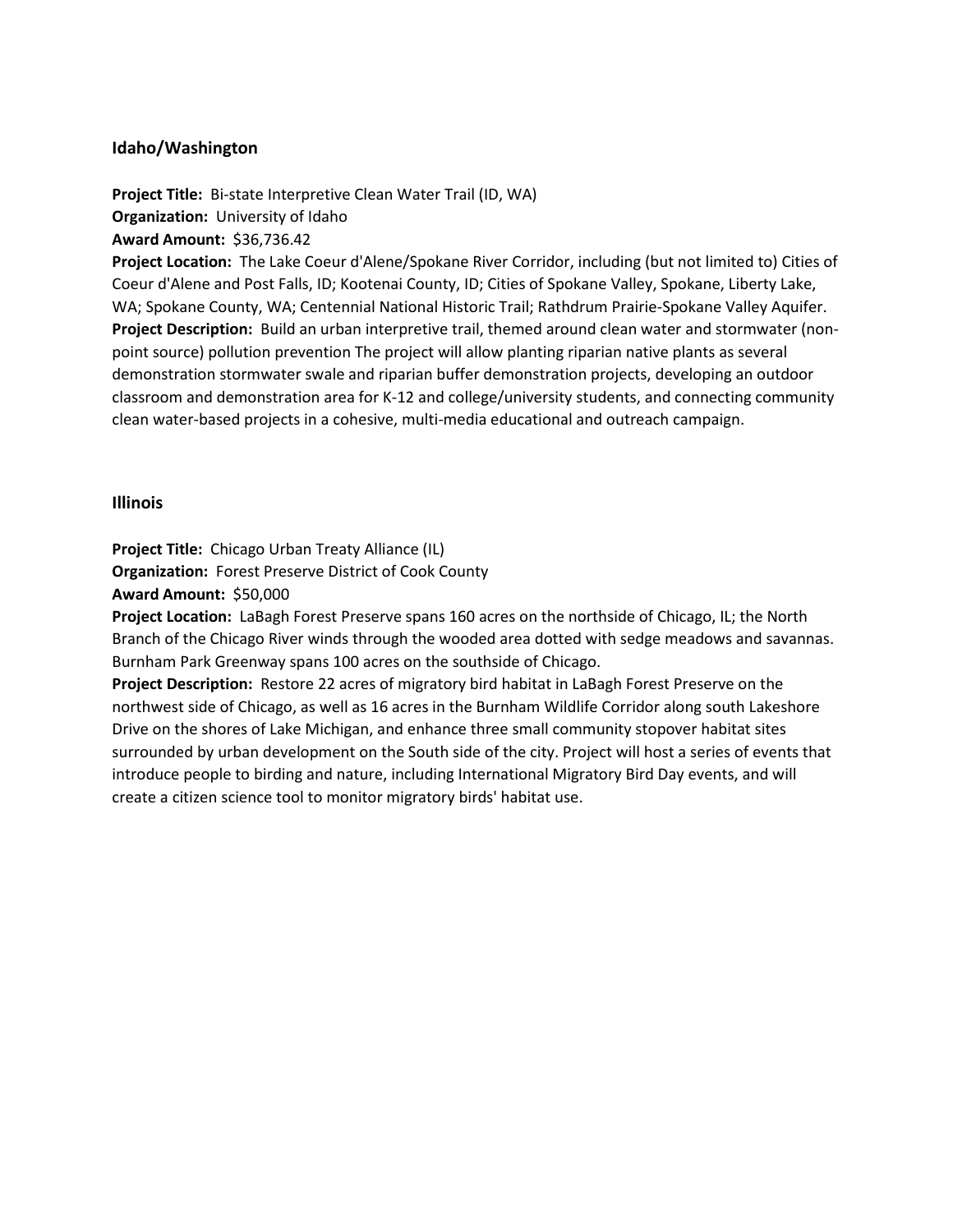### **Indiana**

**Project Title:** Advancing Watershed Education, Action, and Attitude Change in Underserved Communities in the Lake Michigan Watershed (IN) **Organization:** Indiana Dunes Environmental Learning Center **Award Amount:** \$50,000 **Project Location:** The project will take place in Lake County, Indiana in the cities of Gary, Hammond, and Hobart. **Project Description:** Provide environmental education programs to 4,500 students and 400 community members that foster community connections to local waterbodies. Project will support the expansion of place-based outreach programs that will occur at Wolf Lake, Marquette lagoons, and Lake George of the Lake Michigan watershed of Northwest Indiana where a total of 114 field trips will be held and will support grade levels 4-12, creating experiential learning opportunities that improve the water quality and the habitats supported by urban watersheds throughout the Calumet Region.

**Project Title:** Reconnecting to our Indianapolis Waterways: Community-Based Habitat Restoration along Pleasant Run (IN)

**Organization:** Keep Indianapolis Beautiful

**Award Amount:** \$49,400

**Project Location:** This project will take place along Pleasant Run waterway and in the Pleasant Run watershed, in urban areas in southeast Indianapolis.

**Project Description:** Engage a diversity of Indianapolis residents in restoring habitat along Pleasant Run waterway. This project will improve water quality and increase habitat for native plants and wildlife, creating a beautiful, healthy asset to revitalize the city, and to reconnect neighbors to their waterways.

# **Louisiana**

**Project Title:** Restoring the Ridge: A New Orleans Maritime Forest Habitat Restoration Project at Bayou Sauvage National Wildlife Refuge (LA)

**Organization:** Friends of Louisiana Wildlife Refuges

**Award Amount:** \$44,958

**Project Location:** Bayou Sauvage National Wildlife Refuge within the city limits of New Orleans **Project Description:** Coordinate a series of restoration projects, in conjunction with service learning activities, to restore and renew the once vibrant maritime forest at Bayou Sauvage National Wildlife Refuge. Project will reforest 15 acres of the maritime forest on the ridge will provide habitat for generations of migratory and resident birds that use this area for food, shelter, and rest.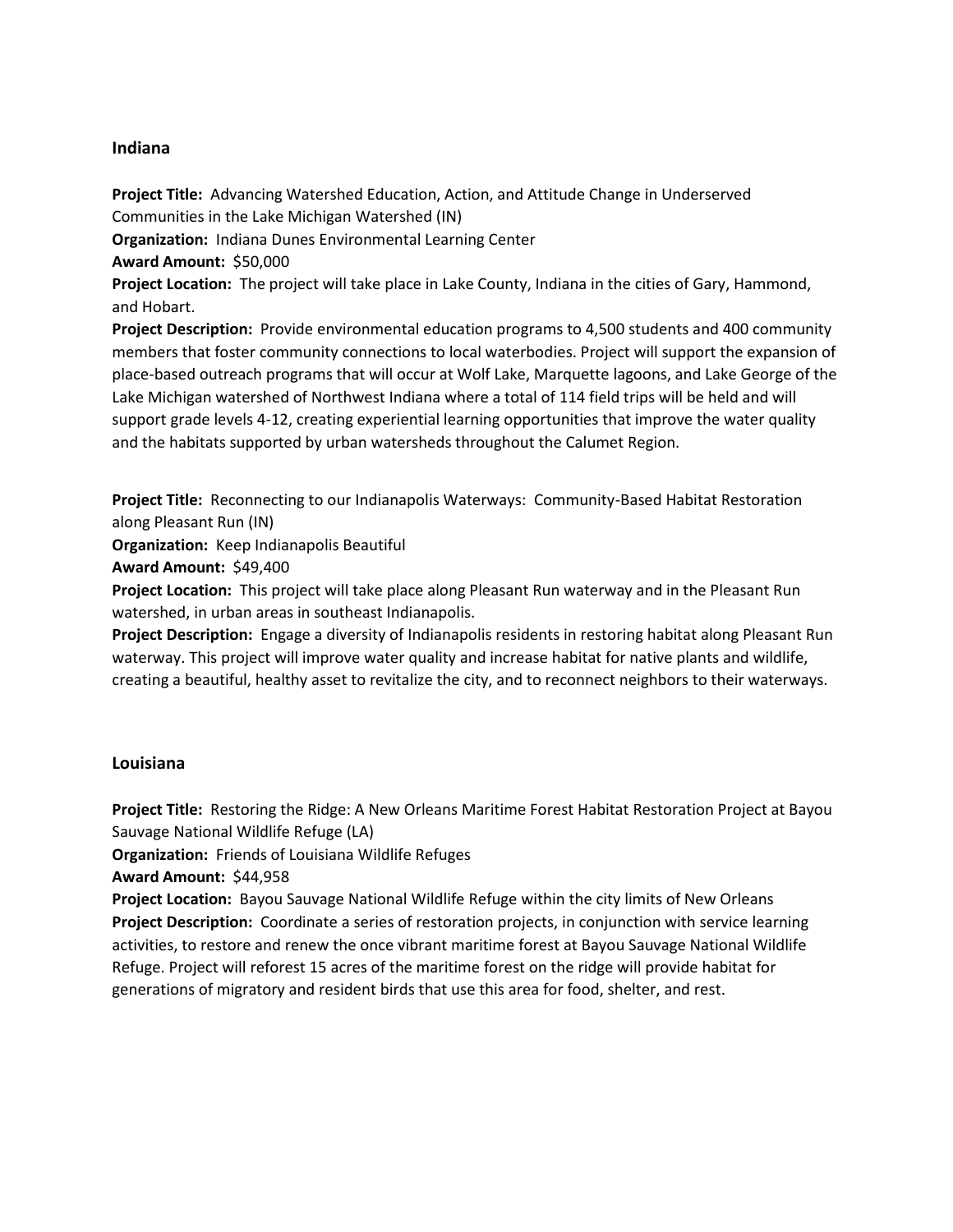### **Maine**

**Project Title:** Salt Marsh Creation in the York River (ME) **Organization:** Wells National Estuarine Research Reserve **Award Amount:** \$35,000 **Project Location:** York River in York, Maine. **Project Description:** Create 5.5 acres of salt marsh habitat by restoring tidal flow to an area impounded since the 1890's involving six organizations in a new public / private partnership.

#### **Maryland**

**Project Title:** Baltimore's Birds, Habitat, and People: Essentials for a New Urban Bird Treaty City (MD) **Organization:** Outward Bound Baltimore

**Award Amount:** \$35,000

**Project Location:** Gwynns Falls Leakin' Park in Baltimore

**Project Description:** Restore forest and shrub habitat, reduce collision hazards for birds, and create awareness for migratory birds in the City of Baltimore.

**Project Title:** Hispanic Environmental Awareness and Action at Masonville Cove Urban Wildlife Refuge Partnership (MD)

**Organization:** Living Classrooms Foundation

**Award Amount:** \$36,110

**Project Location:** Masonville Cove on the southern side of the Baltimore Harbor on the Middle Branch of the Patapsco River in Baltimore, Maryland

**Project Description:** Connect with local Baltimore City church leaders and engage the local Hispanic church congregations in education and conservation activities centered on urban watershed issues and the Monarch butterfly and its habitat.

#### **Massachusetts**

**Project Title:** A Coalition of Action: Youth, Community, and Partners Engaged in Environmental Education and Restoration (MA)

**Organization:** Regreen Springfield

**Award Amount:** \$39,126

**Project Location:** This project is located in the East Springfield neighborhood of Springfield, located in southwestern Massachusetts

**Project Description:** Students and community members will engage in environmental education and urban restoration projects which seek to create a network of conserved habitats in the Connecticut River watershed.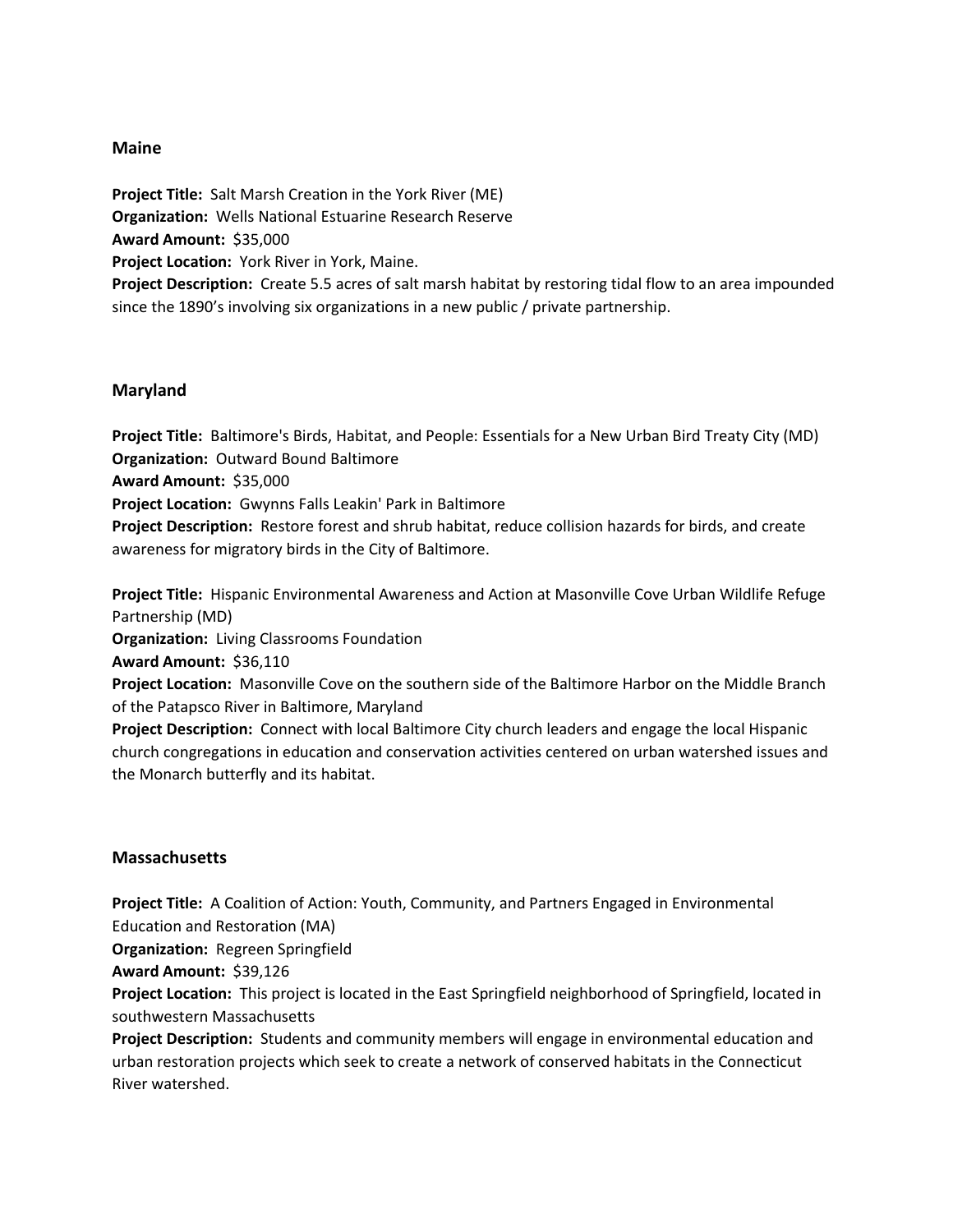**Project Title:** Reclaiming the Mystic: Community Invasive Water Chestnut Removal on the Mystic River (MA)

**Organization:** Mystic River Watershed Association

**Award Amount:** \$50,000

**Project Location:** In communities of Medford, Somerville, Everett and Malden along the Mystic River in Massachusetts.

**Project Description:** Engage 2,000 volunteers from membership, clubs, teams and businesses to paddle and remove the invasive water chestnut from the Mystic River in 2015, 2016 and 2017. Project will seek 95% removal of water chestnut from 4 miles of river and renewed community engagement of the river.

#### **Minnesota**

**Project Title:** Revisiting, Reviving, Expanding and Sustaining Urban Bird Treaty Goals (MN) **Organization:** National Audubon Society

**Award Amount:** \$35,000

**Project Location:** In the Twin Cities (Minneapolis / St. Paul).

**Project Description:** Complete a restoration project, pilot an urban education program with the Minnesota Valley National Wildlife Refuge (Refuge), and create a municipal recognition program for bird-friendly communities. Project will engage at-risk youth to remove invasive species and create bird habitat in the Mississippi River corridor, pilot an Urban Birding Program with the Refuge to engage atrisk youth to discover birds in their neighborhoods and to discover the Refuge, and celebrate municipal efforts to educate citizens about birds while implementing sound conservation practices. It will also provide guidance on future actions, creating Bird Cities that are better for birds and people too.

#### **Mississippi**

**Project Title:** Coastal Streambank and Wetland Habitat Restoration at Weeks Bayou (MS) **Organization:** Land Trust for the Mississippi Coastal Plain

**Award Amount:** \$30,000

**Project Location:** Ocean Springs, Jackson County.

**Project Description:** Offer the coastal community a restored green space for scientific and educational activities that will ultimately improve the environment and quality of life in the community. Project will provide opportunities to educate and inspire community youth through environmental stewardship.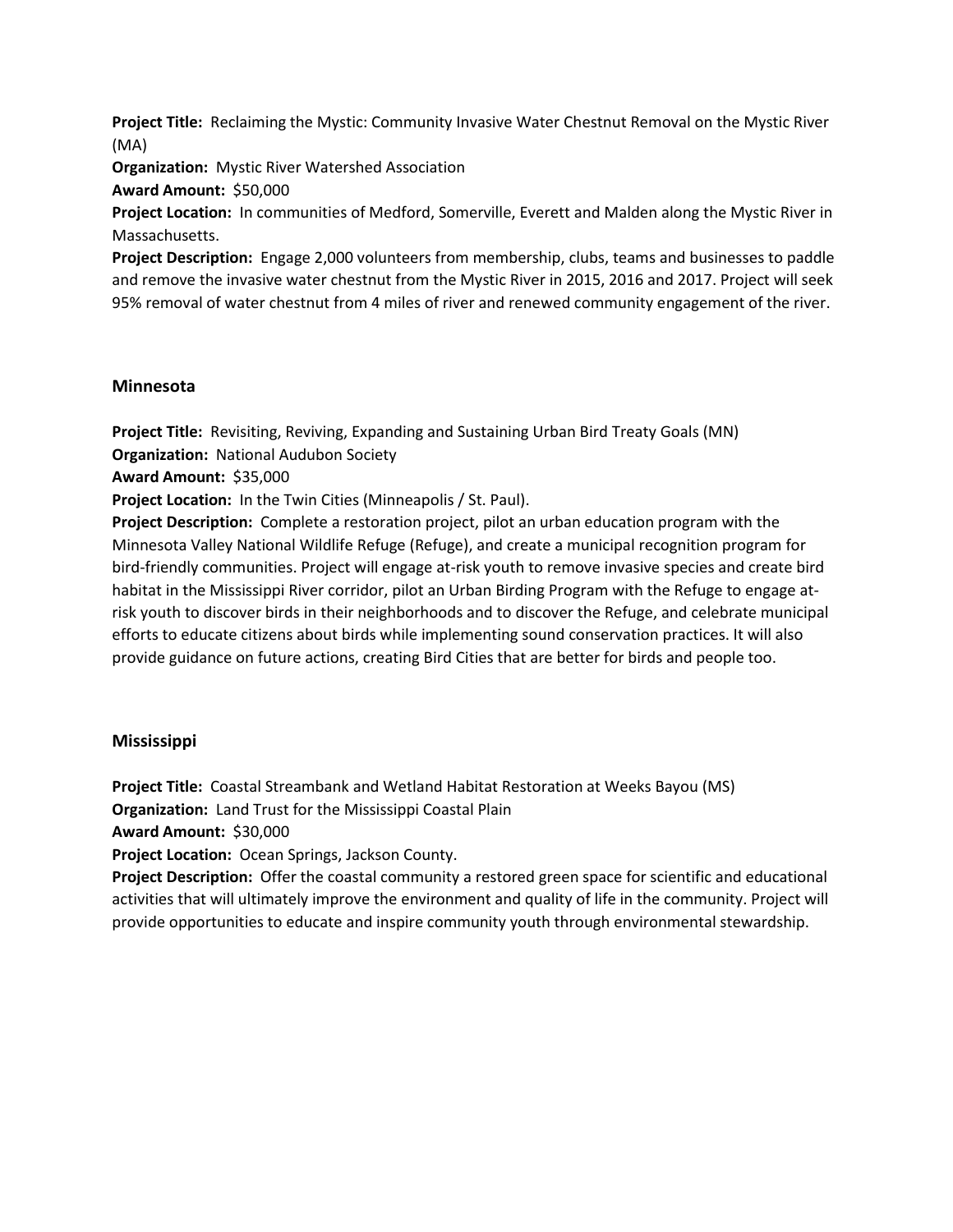**Project Title:** Crosby Arboretum Quaking Bog Educational Exhibit (MS)

**Organization:** The Crosby Arboretum Foundation

**Award Amount:** \$21,938

**Project Location:** Within the 104-acre Interpretive Center at The Crosby Arboretum in Picayune, Pearl River County, Mississippi.

**Project Description:** Create a Quaking Bog wetland exhibit and environmental educational program to serve as an outdoor classroom for area schools and the visiting public. Visitors will experience the feeling of a quaking bog through an ADA-accessible floating bridge that will be designed over the exhibit.

**Project Title:** Pascagoula River Audubon Marsh Mitigation (MS)

**Organization:** Jackson County Board of Supervisors

**Award Amount:** \$15,000

**Project Location:** This project is located on the site of the Pascagoula River Audubon Center, near the mouth of Rhodes Bayou: an urban watershed that drains about 600 acres within the City of Moss Point, Mississippi.

**Project Description:** Develop and provide first-hand educational experiences to public and private land managers about practical tidal wetland mitigation methods and practices. The project will also provide opportunities for engagement and interaction among local, state, and federal natural resource agency partners that together will direct what is expected to be large-scale marsh restoration associated with RESTORE funding.

# **Missouri**

**Project Title:** Kansas City Municipal Farm Restoration and Stewardship (MO)

**Organization:** Heartland Conservation Alliance

**Award Amount:** \$49,802.50

**Project Location:** Project will take place on the west 254 acres of 442-acre Municipal Farm owned by Kansas City, 62 acres lies at the Brush Creek/Blue River confluence. Also located in the Blue River Valley and HUC12.

**Project Description:** Restore habitat and establish compatible and productive use of land significant to the health of the Blue River Watershed. Project will support and build capacity for partners, engage and educate youth and neighbors in habitat stewardship and create detailed plans to guide restoration and care for habitat today and for the next generation.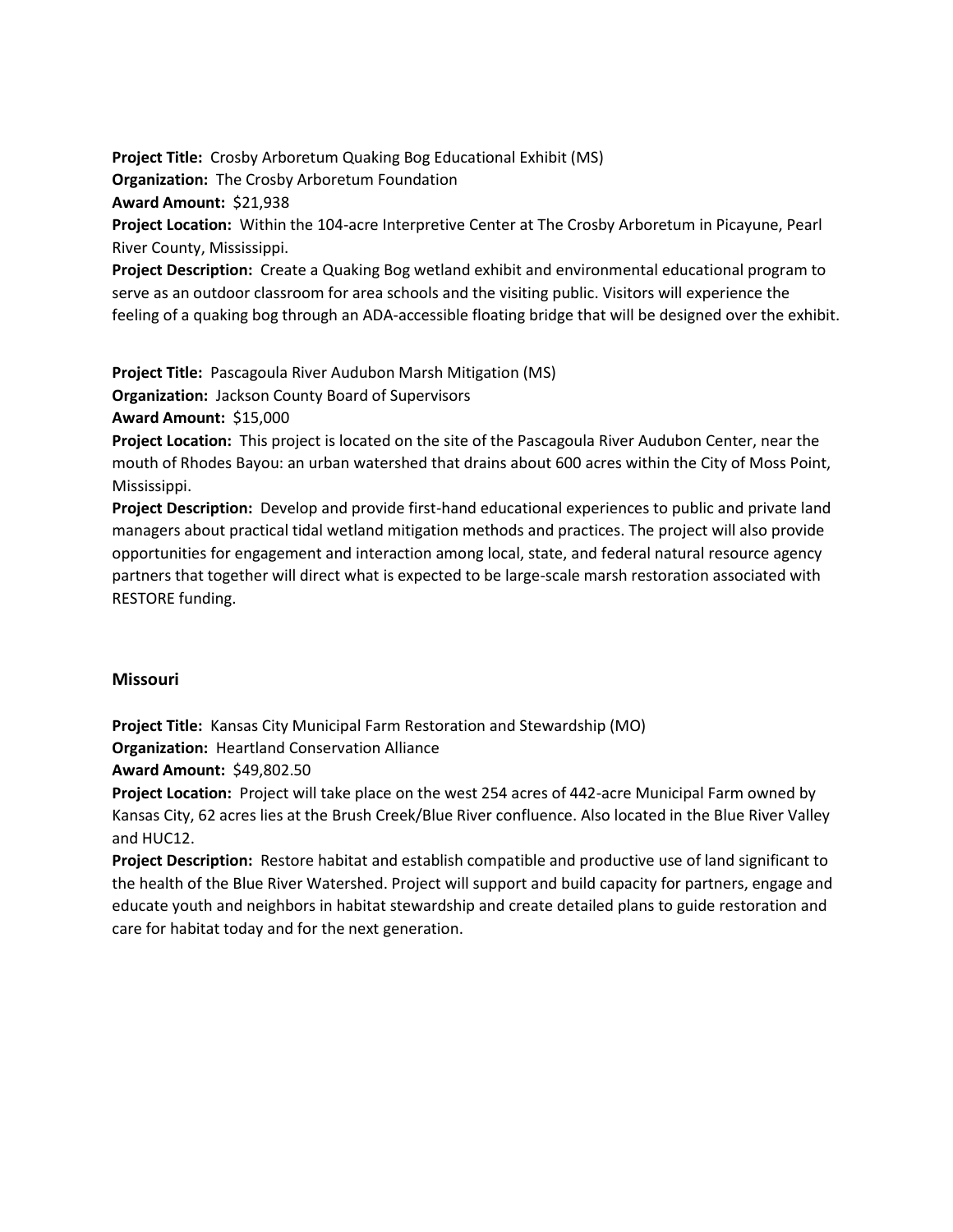#### **New Jersey**

**Project Title:** Reverend Evers Park and Newton Creek - Riparian Corridor Restoration and Green Stormwater Infrastructure Improvements (NJ) **Organization:** Delaware Riverkeeper Network

**Award Amount:** \$36,541.44

**Project Location:** Reverend Evers Park, Morgan Village Neighborhood, along Newton Creek. **Project Description:** Planning and installation of riparian woodland restoration including bio-swales adjacent to the riparian woodland; job-training; community outreach and involvement; volunteer events; increased urban tree canopy; a watershed issues presentation/tour for school children; integration of upstream and downstream communities; and improved park aesthetics, for the benefit of this distressed community.

#### **New Mexico**

**Project Title:** Rio Grande Riparian Corridor Ecology Education and Restoration (NM)

**Organization:** Ciudad Soil & Water Conservation District

**Award Amount:** \$44,090

**Project Location:** The project will be implemented on City of Albuquerque Open Space property, in Bernalillo County, within the Albuquerque basin of the Rio Grande watershed.

**Project Description:** Restore 10-18 acres of Southwestern Willow Flycatcher habitat in the Rio Grande riparian corridor over two years, in partnership with City of Albuquerque Open Space. Project will give young citizens a broad understanding of how the restoration effort fits in with larger watershed issues through classroom education.

**Project Title:** Valle de Oro National Wildlife Refuge Wetland and Native Riparian Habitat Restoration to Improve Migratory Bird Habitat (NM)

**Organization:** WildEarth Guardians

**Award Amount:** \$49,980

**Project Location:** The project is located in the USFWS Valle de Oro National Wildlife Refuge, located in urban, south Albuquerque, New Mexico.

**Project Description:** Reestablish natural ecosystems and processes to benefit migratory and resident birds, wildlife and their associated habitats. Project will construct a series of trail systems for recreation opportunities, so that visitors ay view wildlife in natural environments in close proximity to an urban setting and provide an educational component.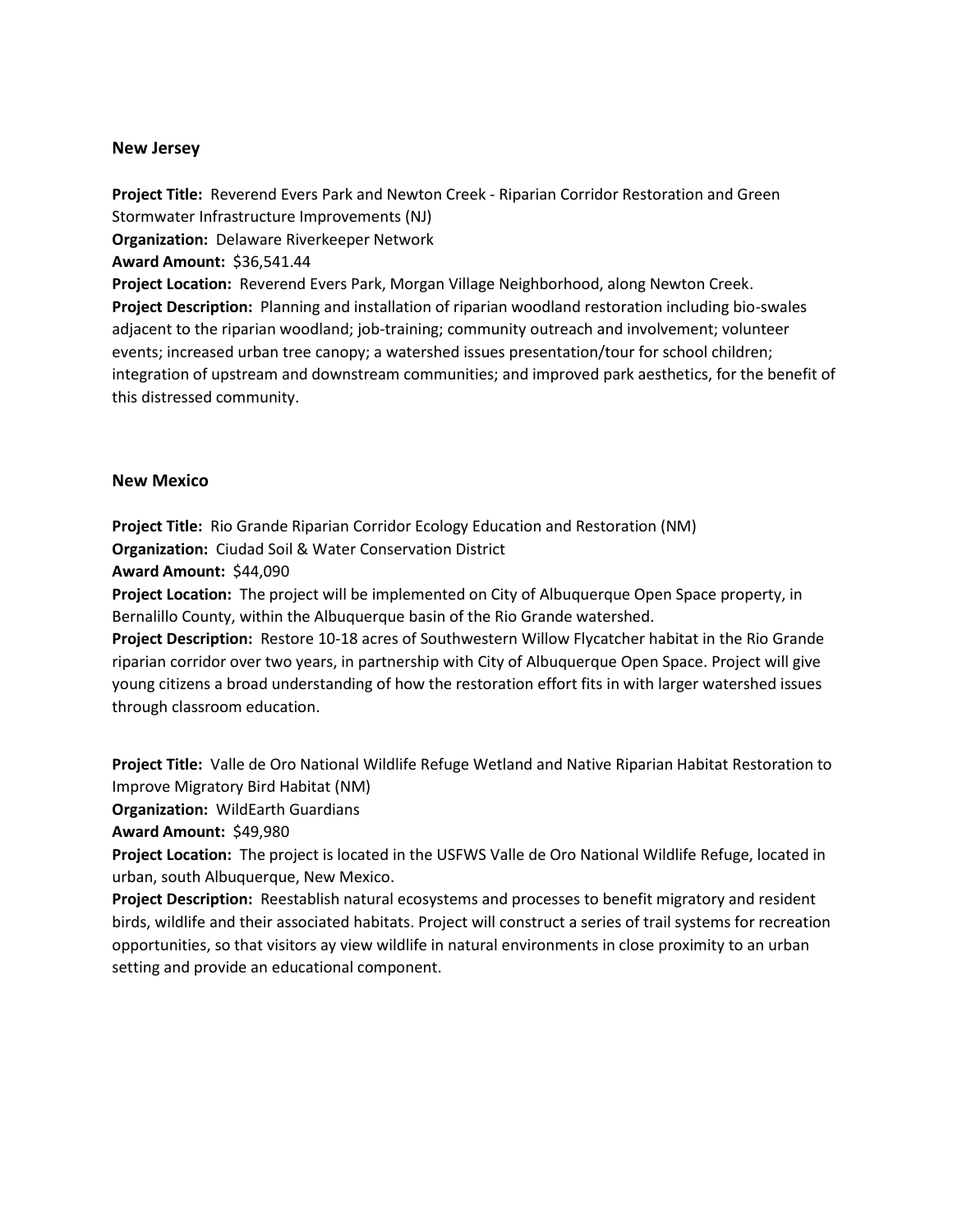#### **New York**

**Project Title:** Project Underway: Green Infrastructure, Local Jobs, and Community Stewardship for a Healthier Jamaica Bay Watershed (NY) **Organization:** Rockaway Waterfront Alliance **Award Amount:** \$46,754 **Project Location:** Far Rockaway, Queens on the Rockaway Peninsula. **Project Description:** Mitigate the pollution of Jamaica Bay Watershed and Atlantic Ocean from

stormwater runoff and trash debris through maintenance and community stewardship of upland areas. Project will bring a range public agency expertise in green infrastructure with an embedded community organization to deliver measurable ecological, educational, and community benefits to the Rockaways. Community engagement, education, and stewardship events will accompany the project to deepen community awareness and protection of the Jamaica Bay Watershed from stormwater runoff and trash pollution.

**Project Title:** Three Rivers Public Pathways (NY)

**Organization:** Groundwork Hudson Valley

**Award Amount:** \$30,000

**Project Location:** Project locations include downtown Yonkers and downtown Newburgh, as well as the Wallkill River National Wildlife Refuge

**Project Description:** Engage youth from low-income, minority communities in environmental projects that tangibly improve local streams and invest youth in their communities. This project will build stewardship around and improve access to amenities along the Muchattoes Lake and Quassaick Creek for the pleasure, recreation, and spiritual and physical health of the communities around it.

**Project Title:** Watershed Students & Stewards (NY)

**Organization:** Trout Unlimited

**Award Amount:** \$32,817.10

**Project Location:** New York City and the New York City Watersheds, including Croton Watershed in Westchester County.

**Project Description:** Trout in the Classroom students and teacher from underserved NYC schools will travel to the NYC watershed streams to release fingerling trout which they have raised in their classrooms throughout the school-year and participate in stream restoration projects alongside TU volunteers. These projects will include the removal of invasive plant species, replanting of native plants, removal of litter from the riparian areas, and stream bank restoration which will help to protect these fragile headwater streams that provide clean, cool and unfiltered water for more than 9 million NYC residents.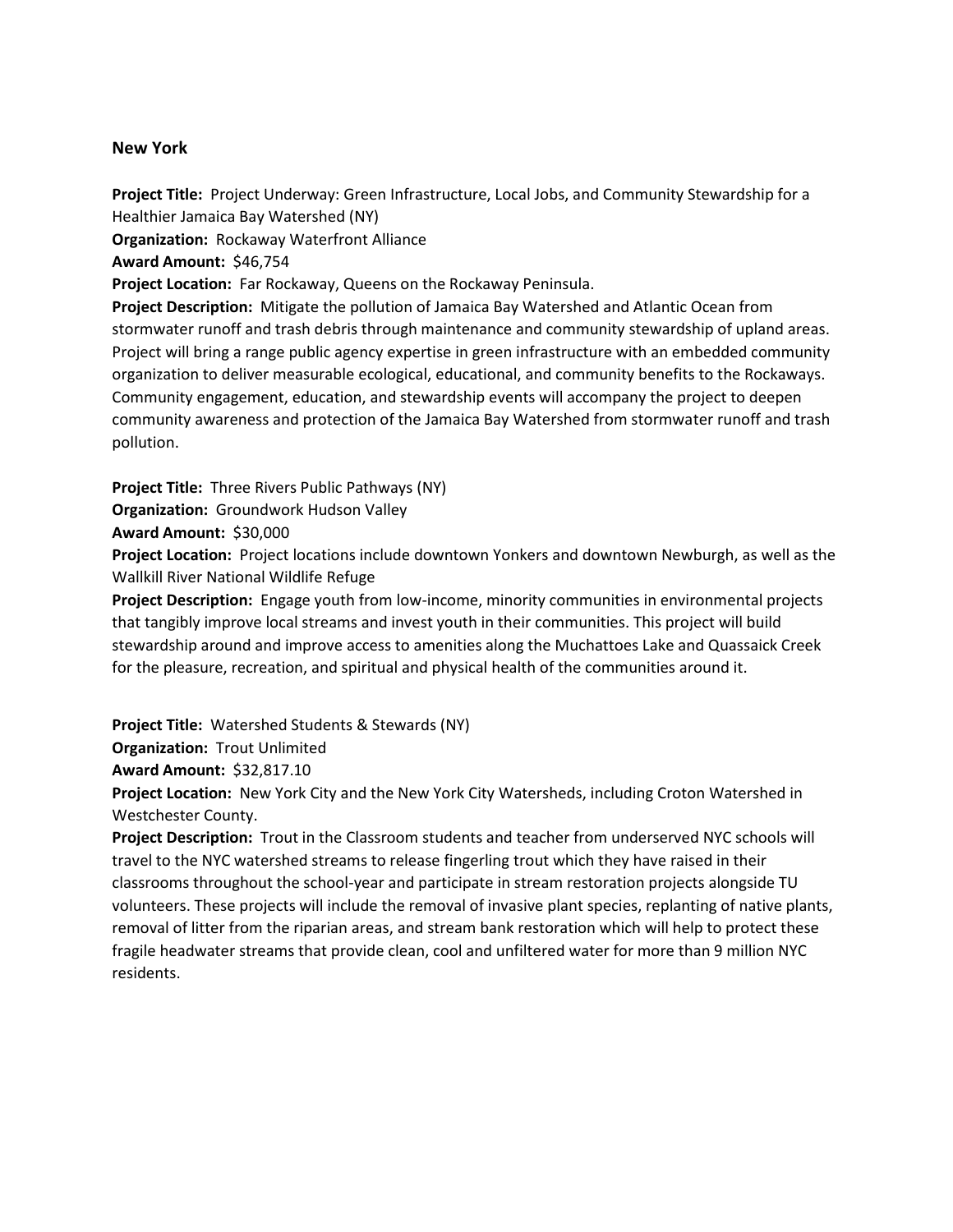**Project Title:** Wetland Stewardship in the Bronx (NY)

**Organization:** Friends of Van Cortlandt Park

**Award Amount:** \$29,493.67

**Project Location:** This project will take place in Tibbets Wetland in Van Cortlandt Park which is located in the Northwest Bronx. Tibbetts Wetland includes the wetland area along Tibbett's Brook, the brook itself and Van Cortlandt Lake which encompasses 56 acres.

**Project Description:** Reduce the amount of water that flows from Van Cortlandt Lake and Tibbetts Brook into the sewer, thus reducing sewer overflow into local rivers during heavy storm water events. Project will be a combination of classroom study, hands-on participatory group work, and outdoor service projects will stimulate eager students to become involved in planting, invasive removal, and other activities that will benefit Tibbetts Wetland and therefore the Harlem River and East River watersheds.

# **Ohio**

**Project Title:** Clean Your Streams - Preventing Trashy Drinking Water in Toledo (OH) **Organization:** Partners for Clean Streams

**Award Amount:** \$36,273.33

**Project Location:** Lucas County and northern Wood County in northwest Ohio, including the City of Toledo.

**Project Description:** Prevent trashy drinking water in Toledo by continuing to organize more than 850 volunteers to remove more than 15,000 pounds of stream litter from 5 major watersheds across northwest Ohio, which are all tributaries to Maumee Bay, which more than 600,000 people use for their drinking water. Project will also continue educating thousands of people through this program and our new extension, called Trash Amnesty Weeks, where we will provide roll off bins, free trash disposal, and educational materials in targeted zones around Toledo so that trash is intercepted before reaching our rivers and streams.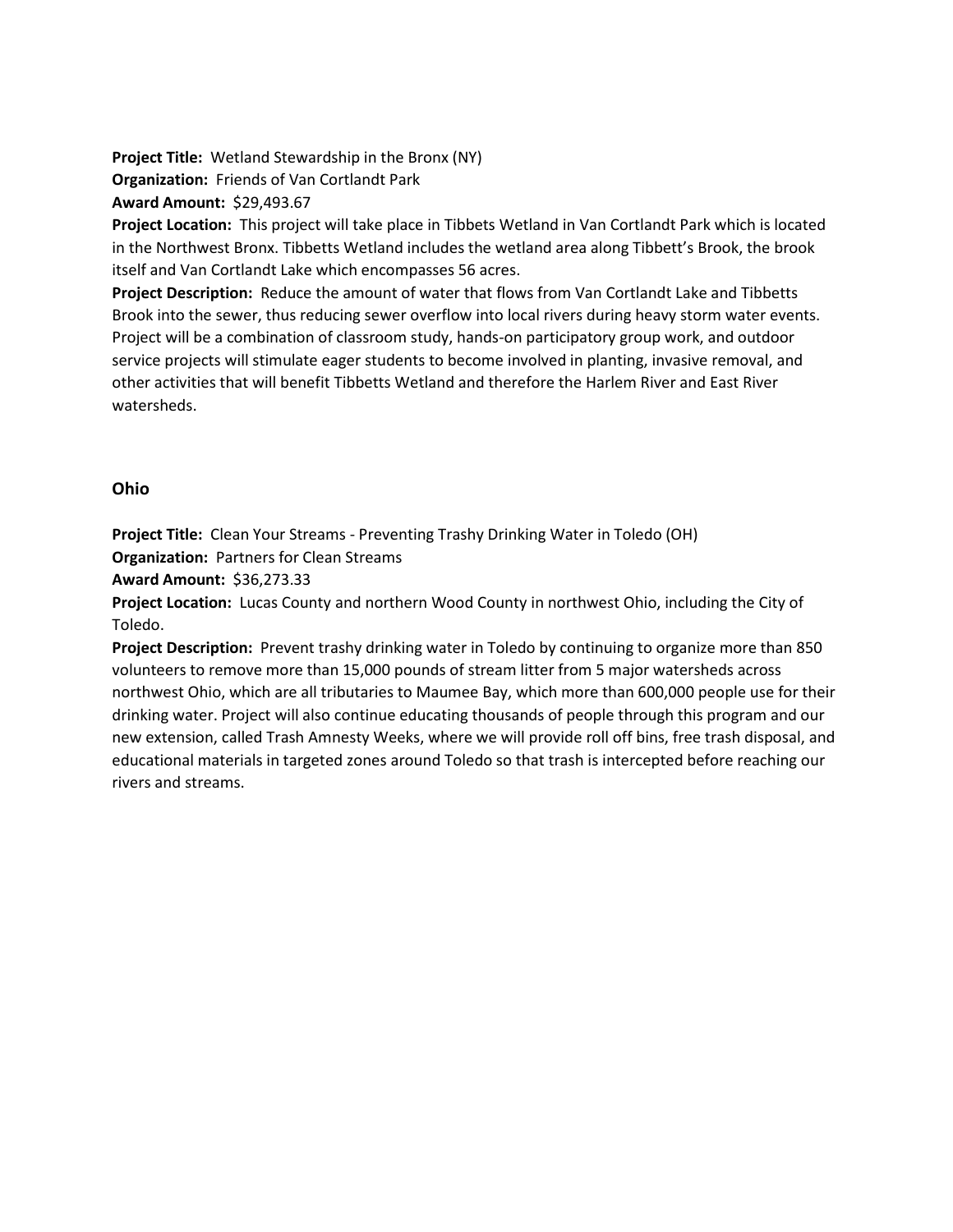## **Oregon**

**Project Title:** Increasing Awareness and Protecting Portland Oregon metropolitan Area Native Birds by Advancing Bird-Friendly Building Design and Lighting Guidelines (OR) **Organization:** Audubon Society of Portland **Award Amount:** \$50,000 **Project Location:** Portland Metropolitan region **Project Description:** Raise awareness of migratory birds and the bird strike hazards they face in

Portland Oregon's metropolitan region. Project will accomplish five strategies: 1) direct engagement with the architecture/developer community; 2)work with iconic building owners to join a "light out" program: 3) Develop bird-friendly education curricula and implement at schools, community centers, and camps; 4) outreach to the general public through demonstration projects, social media, and other sources; and 5)Work with the City of Portland to promote bird-friendly building design and lighting practices through city policy and relevant city plans.

**Project Title:** Omicron Theta Sigma Urban Youth-Driven Fish Habitat Restoration Initiative (OR) **Organization:** The Blueprint Foundation

**Award Amount:** \$49,691

**Project Location:** Project location is Saint Johns in North Portland, which is within the Columbia Slough Watershed of the State of Oregon.

**Project Description:** Educate and empower minority youth toward adoption of fish habitat protection practices within communities previously underrepresented in the green movement. Project will combine onsite competency development and citizen scientist programs to raise conservation awareness in minority communities and promote watershed health.

**Project Title:** Urban Landfill Restoration as Garry Oak Savanna and Forest in Portland (OR) **Organization:** Northwest Zen Sangha

**Award Amount:** \$30,000

**Project Location:** The project takes place on a 26-acre brownfield site in Portland, Oregon. **Project Description:** Invasive removal, native plantings, stormwater management, pollution control, and extensive community engagement and education will be utilized to restore 3 acres of endangered native oak savanna and 4 acres of a mixed riparian forest at the site of a former landfill in a highly distressed neighborhood. Project will connect two of Portland's largest urban greenspaces, and the restoration project is strongly supporting local communities capacity for, and valuing of, stewardship of urban natural areas.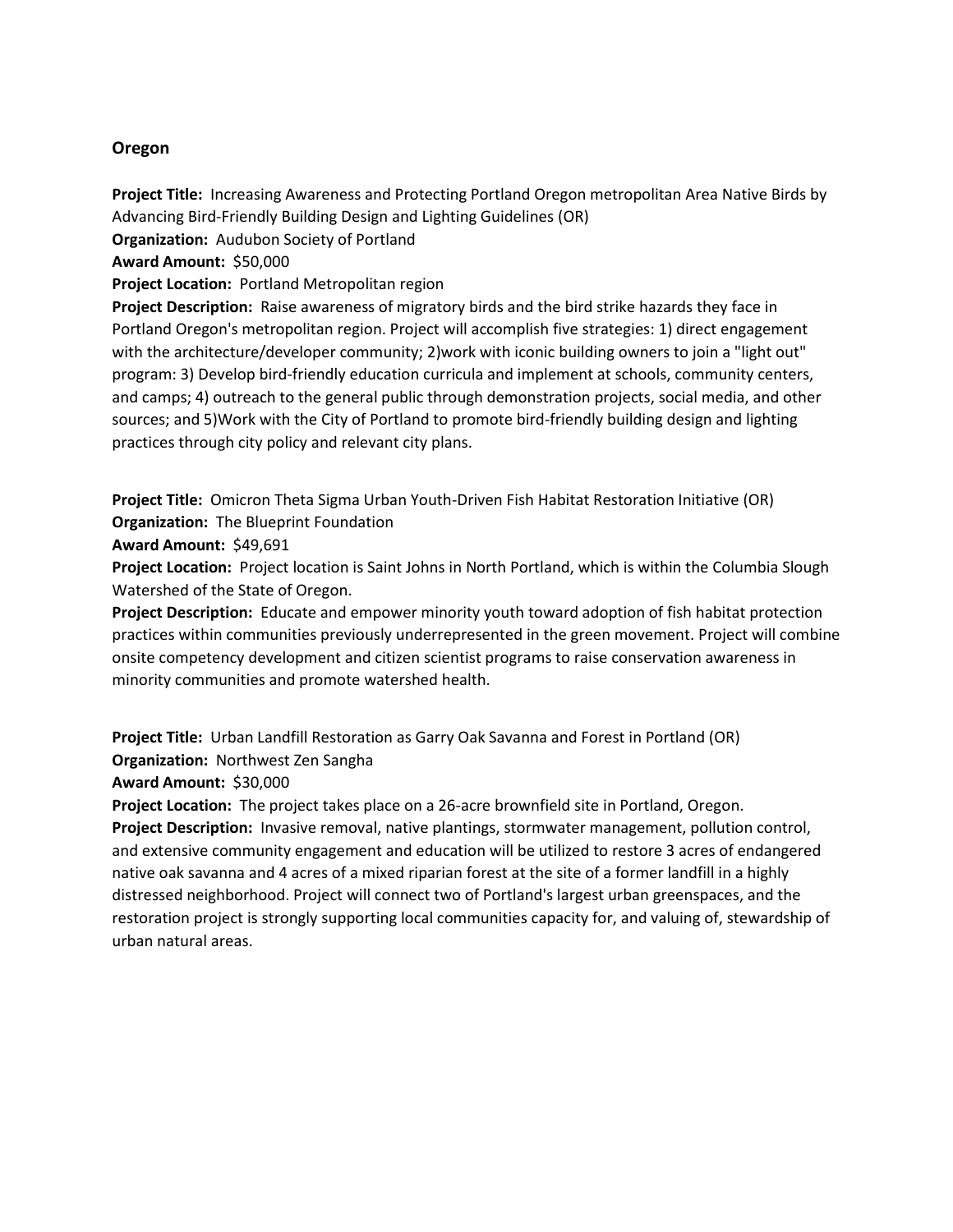# **Pennsylvania**

**Project Title:** Habitat Restoration and Citizen Science Based Bird-Building Collision Monitoring and Reduction in Pittsburgh (PA)

**Organization:** Carnegie Institute

**Award Amount:** \$40,000

**Project Location:** Dead Man's Hollow Conservation Area in McKeesport, PA and throughout Allegheny County, PA.

**Project Description:** Volunteers and partners will improve backyard habitat at 75 homes and restore mixed-hardwood forests at Dead Man's Hollow Conservation Area in McKeesport, PA. Project will have citizen scientists monitor for bird-building collisions throughout Pittsburgh and assist with the application of collision reducing window treatments at 150 homes.

**Project Title:** Negley Run Watershed Coalition and Community Outreach Project (PA) **Organization:** The Kingsley Association

**Award Amount:** \$40,000

**Project Location:** The Negley Run Watershed, located in the East End of the City of Pittsburgh, PA **Project Description:** The Living Waters of Larimer Project at the Kingsley Association will replicate its community outreach and education program with the other neighborhoods within the watershed. Through a series of four community water workshops and aggressive collaboration, a Negley Run Watershed Coalition will be created that will shepard the development of a distributed green infrastructure system and develop the skills to maintain and sustain the green infrastructure.

**Project Title:** Philly Wild, Neighborhood Environmental Stewardship and Action (PA)

**Organization:** National Audubon Society

**Award Amount:** \$49,108

**Project Location:** In Philadelphia in the Delaware River Basin.

**Project Description:** Implement a community conservation engagement project in Philadelphia, providing innovative programs and habitat restoration work at the refuge, at schools and in neighborhoods.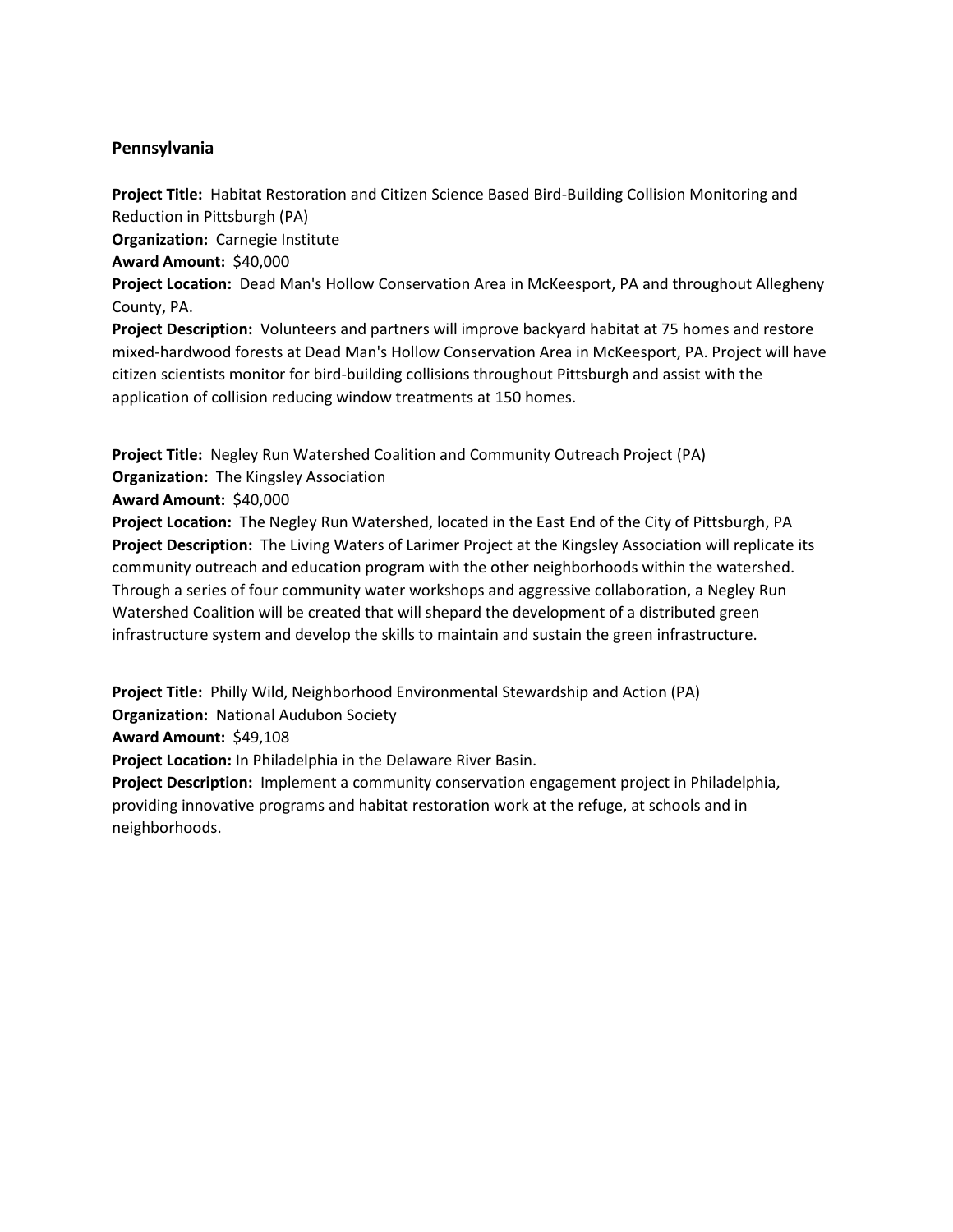### **Rhode Island**

**Project Title:** Green Infrastructure Demo for Urban Wildlife Refuge (RI) **Organization:** Woonasquatucket River Watershed Council **Award Amount:** \$50,000 **Project Location:** The neighborhood surrounding Riverside Park, part of an urban wildlife refuge in the Olneyville neighborhood of Providence, RI.

**Project Description:** Create a green infrastructure retrofit demonstration project in the neighborhood surrounding Riverside Park in Providence, RI. Project will study, model and retrofit homes and the elementary school that contribute stormwater to Riverside Park and the Woonasquatucket River and will do so using local green infrastructure installation workforce trainees, D'Abate elementary teachers and students, residents and volunteers.

#### **Tennessee**

**Project Title:** Sustainable Collierville (TN) **Organization:** Town of Collierville, Tennessee **Award Amount:** \$20,000 **Project Location:** Collierville, Tennessee is located in the southeast corner of Shelby County. **Project Description:** Educate the community about environmental sustainability with hands-on activities directly related to improving water quality and preserving habitat in the Wolf River and Nonconnah Creek watersheds. Project will not only educate the public, but provide measurable improvements to these waterbodies through water testing and habitat assessments.

#### **Texas**

**Project Title:** Bringing the Prairie Back to Houston (TX) **Organization:** Houston Wilderness **Award Amount:** \$40,000 **Project Location:** Greater Houston Metropolitan Area **Project Description:** Develop sustainable habitat restoration solutions and alternatives to help communities find, value and care for nature.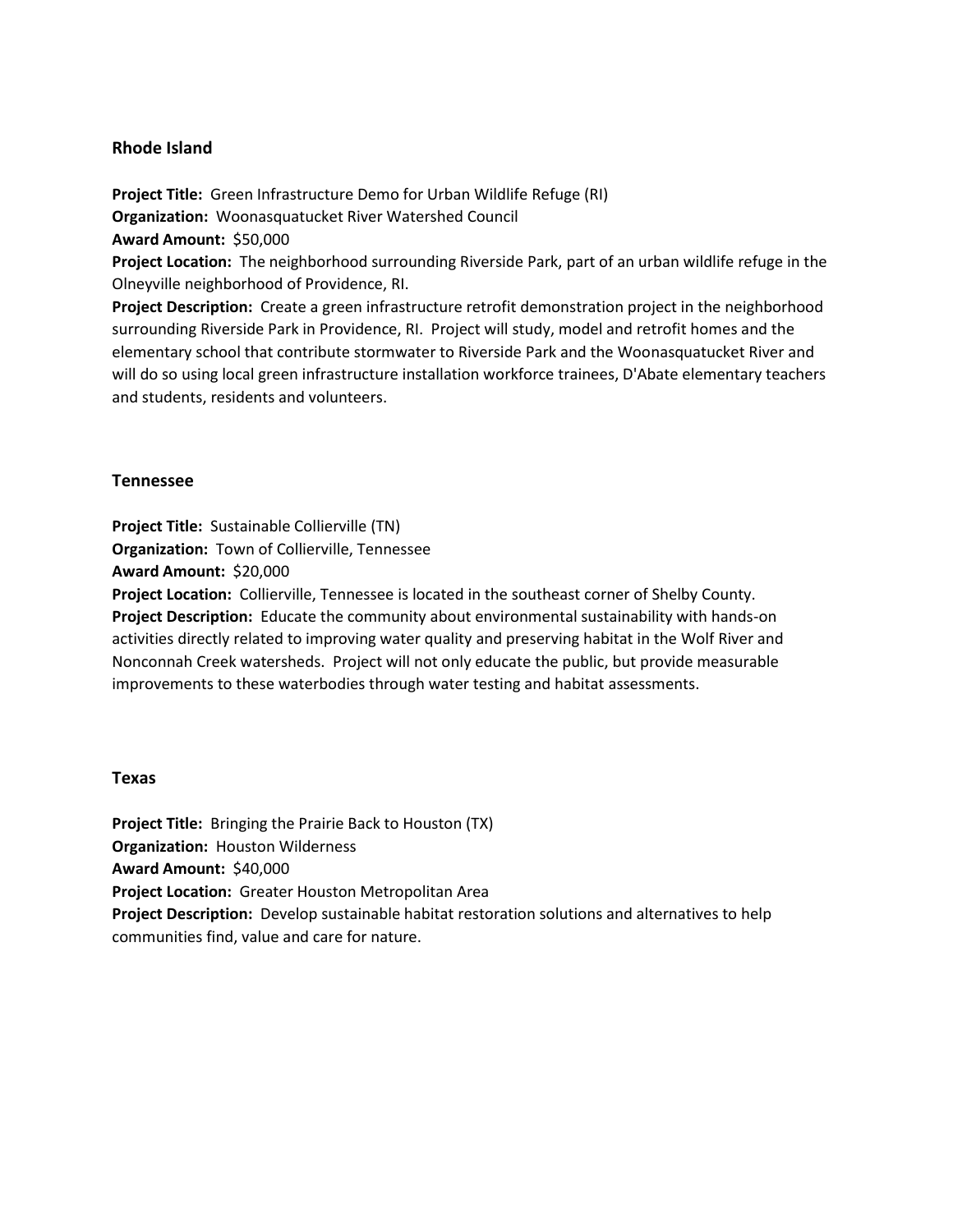**Project Title:** A Resilient Community Transformation: Supporting Watershed Protection and Walkability through the Use of Permeable Pavers and an Urban Tree Canopy Assessment (TX) **Organization:** El Paso Community Foundation

**Award Amount:** \$21,792

**Project Location:** Downtown El Paso, which falls entirely inside of the Paso del Norte watershed region. **Project Description:** Conduct an urban tree canopy assessment and permeable paver demonstration that will be the gateway to sustainably revitalizing our downtown and moving from gray to green infrastructure. Project will improve drainage through permeable pavers, reduced flooding damage, increased tree canopy and shade, and a recharged groundwater supply.

**Project Title:** School Gardens: Strengthening Conservation and Education in North Texas (TX) **Organization:** REAL School Gardens

**Award Amount:** \$30,000

**Project Location:** School districts in North Texas

**Project Description:** Lead a community effort to establish three school-based learning gardens in North Texas in Spring 2016. These gardens will provide much-needed green infrastructure to enhance the environmental and educational impact of neighborhood schools.

**Project Title:** Urban Bird Conservation (TX)

**Organization:** City of McAllen

**Award Amount:** \$35,000

**Project Location:** The City of McAllen, located in the Rio Grande Valley (RGV)

**Project Description:** Restore land at the McAllen Nature Center, a 20-acre urban site, in addition to raising awareness of nature spaces and conservation throughout the City of McAllen and surrounding Rio Grande Valley area.